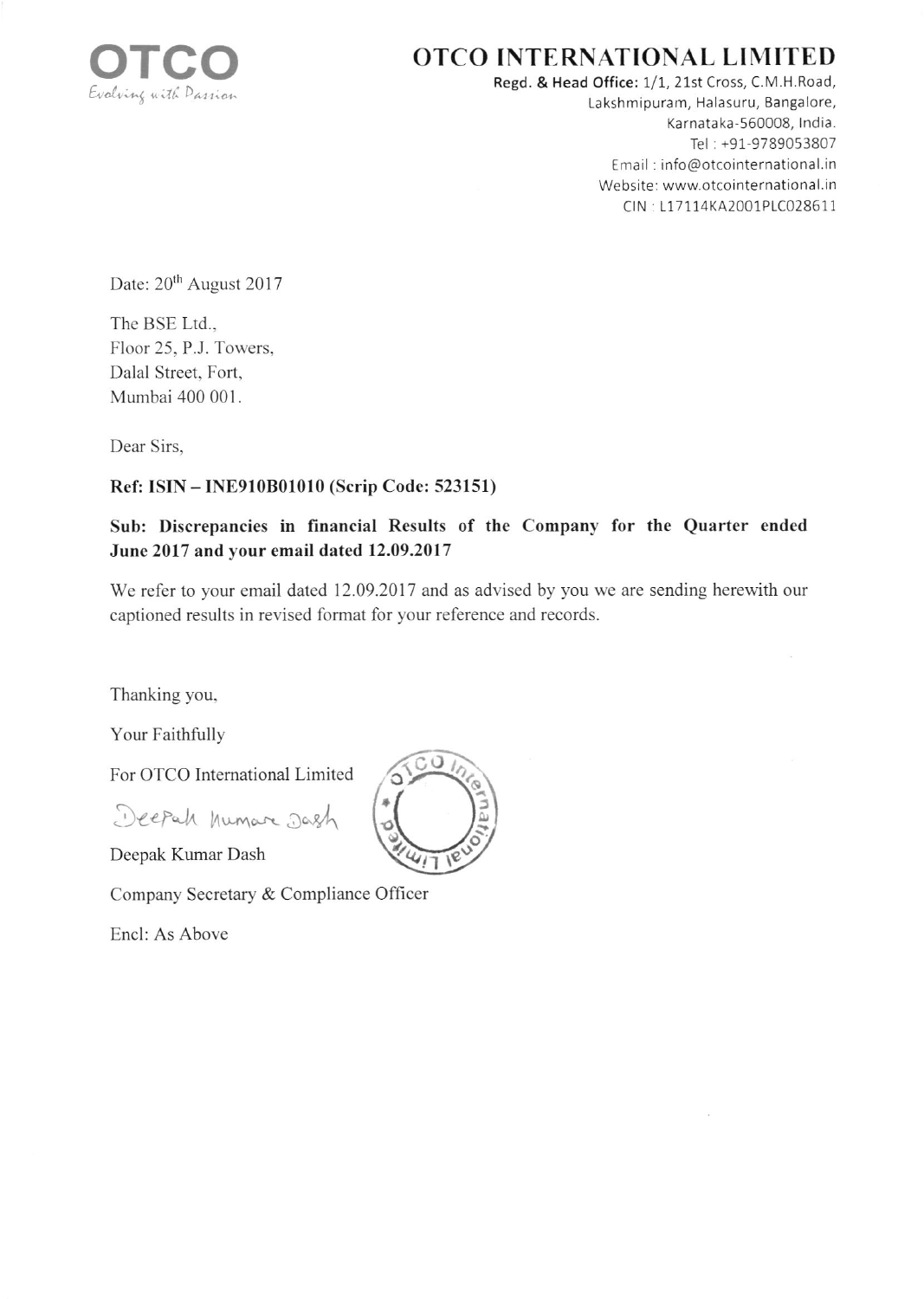### Limited Review Report for Companies (other than banks)

#### Review Report to The Board of Directors Otco International Limited

- 1. We have reviewed the accompanying statement of unaudited financial results of Otco Internationallimited ('The Company') for the quarter ended June 30<sup>th</sup>, 2017, being submitted by the company pursuant to the requirement of regulation 33 of SEBI (Listing Obligations and disclosure requirements) regulations, 2015 as modified by Circular No.CIR/CFD/FAC/62/2016 dated 05 July 2016. This statement is the responsibility of the Company's management and has been approved by the Board of Directors, has been prepared in accordance with the recognition and measurement principles laid down in the Indian Accounting Standard 34 "Interim Financial Reporting"("Ind AS 34"), prescribed under section 133 of the Companies Act, 2013 read with relevant rules issued thereunder and other accounting principles generally accepted in India, Our responsibility is to issue a report on these financial statements based on our review.
- 2. We conducted our review of the Statement in accordance with the standards on Review Engagements (SRE) 2410,"Review Financial Information performed by the Independent auditor of the entity" issued by the Institute of Chartered Accountants of India. This standard requires that we plan and perform the review to obtain moderate assurance as to whether the statements is free of material misstatement. A review is limited primarily to inquiries of company personnel and an analytical procedure applied to financial data and thus provides less assurance than an audit. We have not performed an audit and accordingly, we do not express an audit opinion.
- 3. Based on our review conducted as stated above, nothing has come to attention that causes us to believe that the accompanying Statements prepared in accordance with the aforesaid Indian Accounting Standards and other accounting principles generally accepted in India, has not disclosed the information required to be disclosed in terms of Regulation 33of the SEBI (Listing Obligations and Disclosure Requirements) Regulations, 2015 as modified by circular No.CIR/CFD/FAC/62/2016 dated 05 July 2016, including the manner in which it is to be disclosed, or that it contains any material misstatement.

For C.Ramasamy &B.Srinivasan Chartered Accountants FRN: OO2957S

 $\leq$ C.Ramasamy Partner Membership No:O23714

 $8.8.5$ No.37 Alagiri Nagar ≵ llStreet z ن Vadapalani \*\* Chennai - 26 *<u>Pred Acco</u>* 

Place: Chennai Date: 11.O8.2017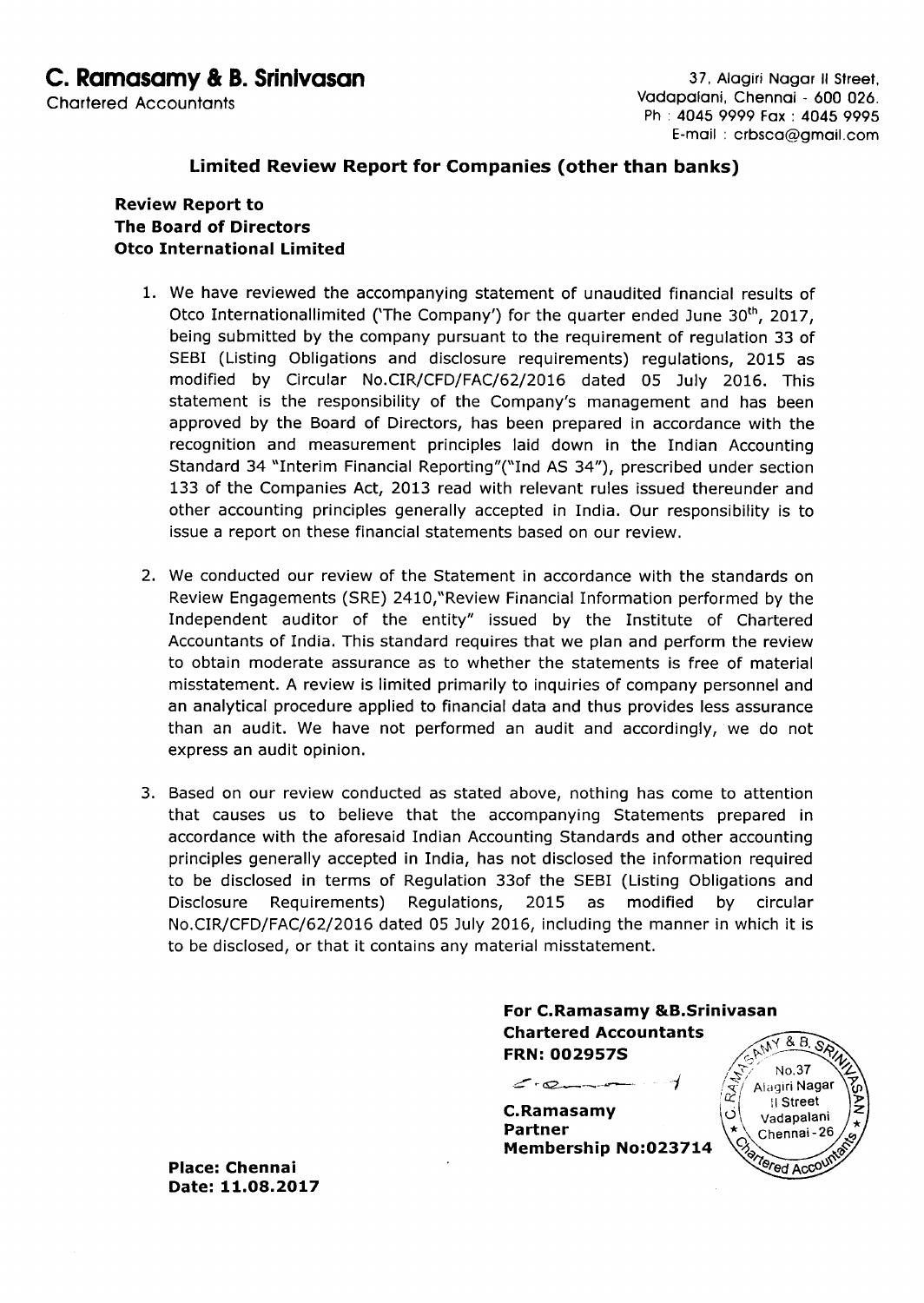#### OTCO INTERNATIONAL LIMITED 1/1, 21ST CROSS. C.M.H ROAD, LAKSHMIPURAM, HALASURU, BANGALORE, KARNATAKA - 560008 Corporate Identity Number: L17114KA2001PLC028611 STATEMENT OF STANDALONE UNAUDITED RESULTS FINANCIAL RESULTS FOR THE QUARTER ENDED 30.06.2017

|              |                                                                                   | (Rs.In Lacs Except EPS)  |                          |
|--------------|-----------------------------------------------------------------------------------|--------------------------|--------------------------|
|              |                                                                                   | Ouarter                  | Quarter                  |
| <b>SL NO</b> | Particulars                                                                       | ended                    | ended                    |
|              |                                                                                   | 30.06.2017               | 30.06.2016               |
|              |                                                                                   | Unaudited                | Unaudited                |
|              |                                                                                   |                          |                          |
| $\mathbf{I}$ | Revenue From Operations                                                           | 35.00                    | $\overline{\phantom{a}}$ |
| $\mathbf{H}$ | Other Income                                                                      | 1.20                     | 0.62                     |
| III          | Total Income (I+II)                                                               | 36.20                    | 0.62                     |
| IV           | <b>EXPENSES</b>                                                                   |                          |                          |
|              | (a) Cost of Materials Consumed                                                    | ¥.                       | ä,                       |
|              | (b) Purchase of Stock in Trade                                                    | $\overline{a}$           | $\overline{\phantom{m}}$ |
|              | (C) Service Expenses                                                              | 20.00                    | $\blacksquare$           |
|              | (d) Change in Inventories of Finished Goods, WIP & Stock in Trade                 |                          | $\frac{1}{2}$            |
|              | (e) Employee Benefit Expense                                                      | 3.50                     | 3.22                     |
|              | (f) Finance Costs                                                                 |                          | ÷                        |
|              | (g) Depreciation & Amortization Expenses                                          | 0.44                     | 0.17                     |
|              | (h) Other Expenses                                                                | 8.71                     | 4.58                     |
|              | <b>Total Expenses (IV)</b>                                                        | 32.65                    | 7.97                     |
| V            | Profit/(Loss) before exceptional items and tax (III-IV)                           | 3.55                     | 7.35                     |
| VI           | <b>Exceptional Items</b>                                                          |                          | ÷.                       |
| VII          | Profit/(Loss) before tax (V+VI)                                                   | 3.55                     | 7.35                     |
|              | <b>Tax Expenses</b>                                                               |                          |                          |
| VIII         | a. Current Tax                                                                    | 0.75                     | ¥,                       |
|              | b. Deferrd Tax                                                                    | $\overline{\phantom{a}}$ | $\sim$                   |
| IX           | Profit/(Loss)for the period (VII-VIII)                                            | 2.80                     | 7.35                     |
| X            | Profit/(loss) from discontinued operations before tax                             | $\overline{a}$           |                          |
| XI           | Tax expenses of discontinued operations                                           | $\sim$                   | ω,                       |
| XII          | Net Profit/(loss) from Discontinued operations (after tax) (X-XI)                 | L,                       |                          |
| XIII         | Total Profit/(loss) for the period (IX+/-XII)                                     | 2.80                     | 7.35                     |
| XIV          | Other Comprehensive Income                                                        | $\overline{\phantom{a}}$ | ٠                        |
|              | A. (i) Items that will not be reclassifled to profit or loss                      | ÷.                       | $\overline{\phantom{a}}$ |
|              | (ii) Income tax relating to items that will not be reclassified to profit or loss | $\overline{\phantom{a}}$ | $\overline{\phantom{a}}$ |
|              | B. (i) Items that will be reclassified to profit or loss                          | $\overline{\phantom{a}}$ | $\overline{\phantom{a}}$ |
|              | (ii) Income tax relating to items that will be reclassified to profit or loss     |                          | $\overline{\phantom{a}}$ |
| XV           | Total Comprehensive Income / (loss) for the period                                | 2.80                     | 7.35                     |
| XVI          | Paid up Equity Share Capital (Face Value of Rs. 10/-each)                         | 259.36                   | 259.36                   |
|              | Earning per equity share of par Value of Rs. 10/- each                            |                          |                          |
| XVII         | $(1)$ Basic                                                                       | 0.11                     | 0.28                     |
|              | (2) Diluted                                                                       | 0.11                     | 0.28                     |
|              |                                                                                   |                          |                          |

Note:

- 1. The above results have been reviewed by the Audit Committee and approved by the Board of Directors at their meeting held on 11.08.2017. Limited Review of the above results has been carried out by Statutory Auditors of the Company.
- 2. The financial results pretaining to the quarter ended 30.06.2016 have not been subject to limited review or audit and have been presented based on the information complied by the management. The Management has exercised necessary due diligence to ensure that financial results provide a true & fair view of its affairs in accordance with the Accounting Standards (Ind AS).
- 3. The company has adoped Indian Accounting Standards ('Ind AS') from 01.04.2017 and accordingly these financial results have been prepared in accordance with the recognition and meaurements principles in Ind AS 34 - Interim Financial Reporting prescribed under section 133 of the Companies Act, 2013 read with relevant rules issued there under and the other accounting principles generally accepted in India.

4. Figures of the previous have been regrouped and reclassified to confirm to the classification of current period, wherever necessary.